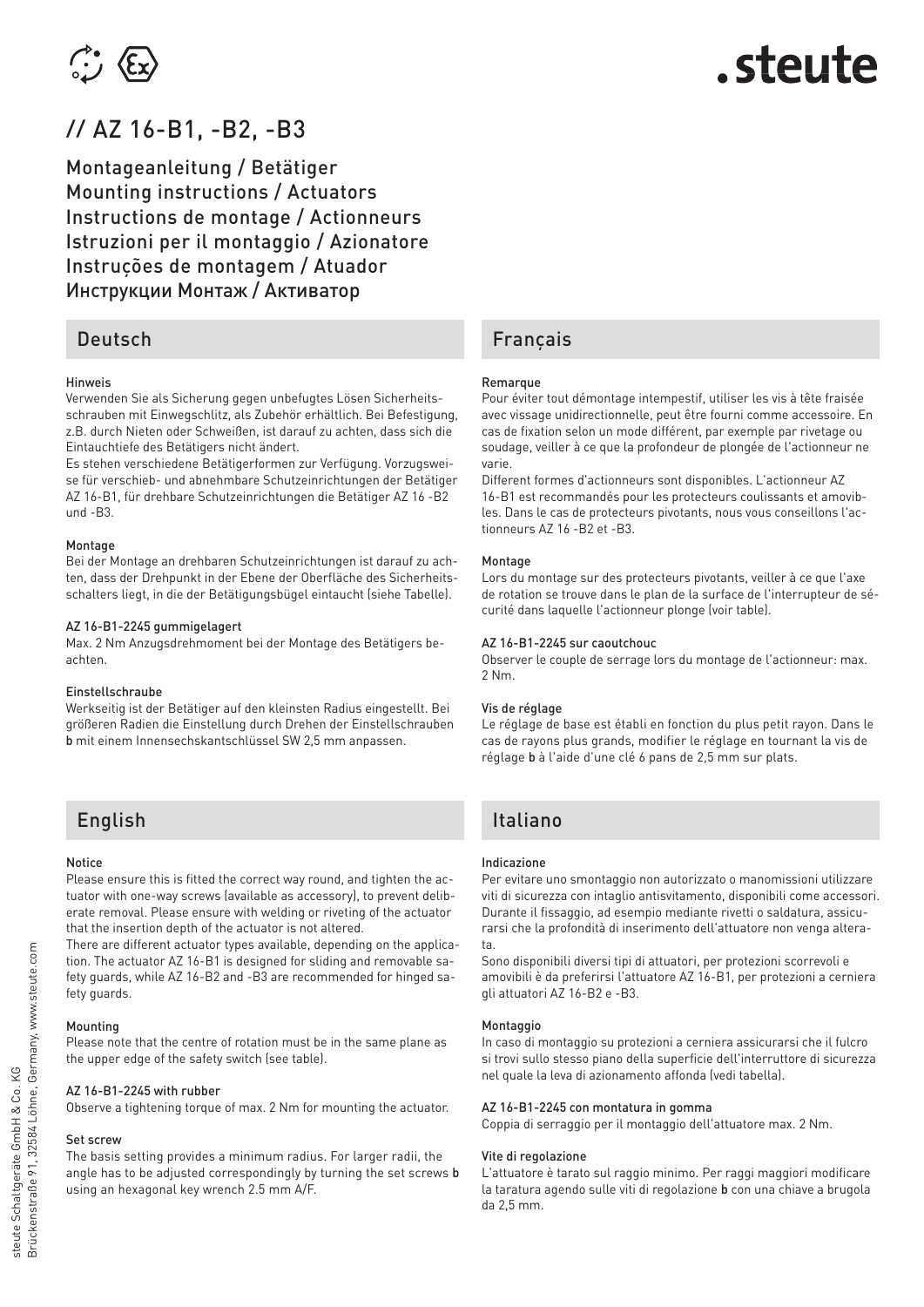

## // AZ 16-B1, -B2, -B3

Montageanleitung / Betätiger Mounting instructions / Actuators Instructions de montage / Actionneurs Istruzioni per il montaggio / Azionatore Instruções de montagem / Atuador Инструкции Монтаж / Aктиватор

### Português

#### Observação

Garanta que esteja para o lado correto e aperte o atuador com parafusos de sentido único para assim impedir a remoção deliberada, disponível como acessório. Garanta através de solda ou rebites que a profundidade de inserção do atuador não seja alterada.

Estão disponíveis diferentes tipos de atuadores, dependendo da aplicação. Os atuadores AZ 16-B1 são adequados para proteções de segurança deslizantes e removíveis, enquanto AZ 16-B2 e -B3 são recomendados para proteções de segurança articuladas.

#### Montagem

Note que o centro de rotação deve estar no mesmo plano que a extremidade superior do comutador de segurança (ver tabela).

#### AZ 16-B1-2245 com anéis de borracha

Torque máximo de aperto para montagem do atuador 2 Nm.

#### Parafuso de ajuste

A configuração básica proporciona um raio mínimo. Para raios maiores, o ângulo tem de ser ajustado girando os parafusos de ajuste b usando uma chave hexagonal de 2,5 mm A/F.

### Русский

#### Замечания

Используйте для предохранения от несанкционированного перемещения винты безопасности с однонаправленными шлицом, доступны как принадлежности. При креплении, например заклепками или сваркой, необходимо обратить внимание на то, чтобы глубина погружения привода не менялась.

В наличии имеются различные формы привода. Для сдвигаемых в сторону и съемных защитных ограждениях лучше подходит привод AZ 16-B1, для поворотных защитных ограждений привод AZ 16-B2 и -B3.

#### Mонтаж

При монтаже на поворотных защитных ограждениях необходимо обратить внимание на то, чтобы центр вращения лежал в плоскости поверхности выключателя безопасности, в которой погружена скоба привода (см. таблицу).

#### AZ 16-B1-2245 с резиновой опорой

Соблюдайте момент затяжки макс. 2 Нм при монтаже привода.

#### Регулировочный винт

В заводских установках привод настроен на минимальный радиус. Для больших радиусов эту настройку подогнать вращением регулировочного винта b при помощи ключа с внутренним шестигранником SW 2,5 мм.

Betätigungsradien Actuating radii Rayons d'actionnement Raggi di azionamento Raios de atuação Радиусы привода в действие

|                  | $R_{\rm min}$<br>⚠<br>1x     |    | $R_{\rm min}$<br>⚠<br>łx |          |
|------------------|------------------------------|----|--------------------------|----------|
|                  | $R_{min}$ (mm) $\times$ (mm) |    | $R_{min}$ (mm)           | $x$ (mm) |
| AZ 15/16-B1      | 150                          | 5  | 150                      | 5        |
| AZ 15/16-B1-2245 | 150                          | 14 | 150                      | 14       |
| AZ 15/16-B1-1747 | 150                          | 5  | 150                      | 5        |
| AZ 15/16-B1-2024 | 150                          | 11 | 150                      | 11       |
| AZ 15/16-B1-2053 | 150                          | 5  | 150                      | 5        |
| AZ 15/16-B1-2177 | 150                          | 11 | 150                      | 11       |
|                  |                              |    |                          |          |
| AZ 15/16-B2      |                              |    | 45                       | 11       |
| AZ 15/16-B2-1747 |                              |    | 45                       | 11       |
| AZ 15/16-B3      | 32                           | 11 |                          |          |
| AZ 15/16-B3-1747 | 32                           | 11 |                          |          |

Der Drehpunkt des Scharniers und Oberkante des Sicherheitsschalters müssen zuzüglich x mm eine Ebene bilden. Die Grundeinstellung ist auf den kleinsten Radius  $R_{min}$  eingestellt.

The axis of the hinge must be x mm above and in parallel plane to the top surface of the safety switch. The basic setting provides a minimum radius of  $R_{min}$ 

L'axe de rotation de l'articulation et la face supérieure de l'interrup-teur de sécurite doivent se situer dans deux plans parallèles distants de x mm. Le réglage de base est établi en fonction du plus petit rayon,  $R_{\text{min}}$ 

Il fulcro della cerniera e il bordo superiore dell'interruttore di sicurezza devono essere su due piani paralleli distanti fra loro x mm. Al montaggio la taratura è fissata sul raggio minimo  $R_{min}$ .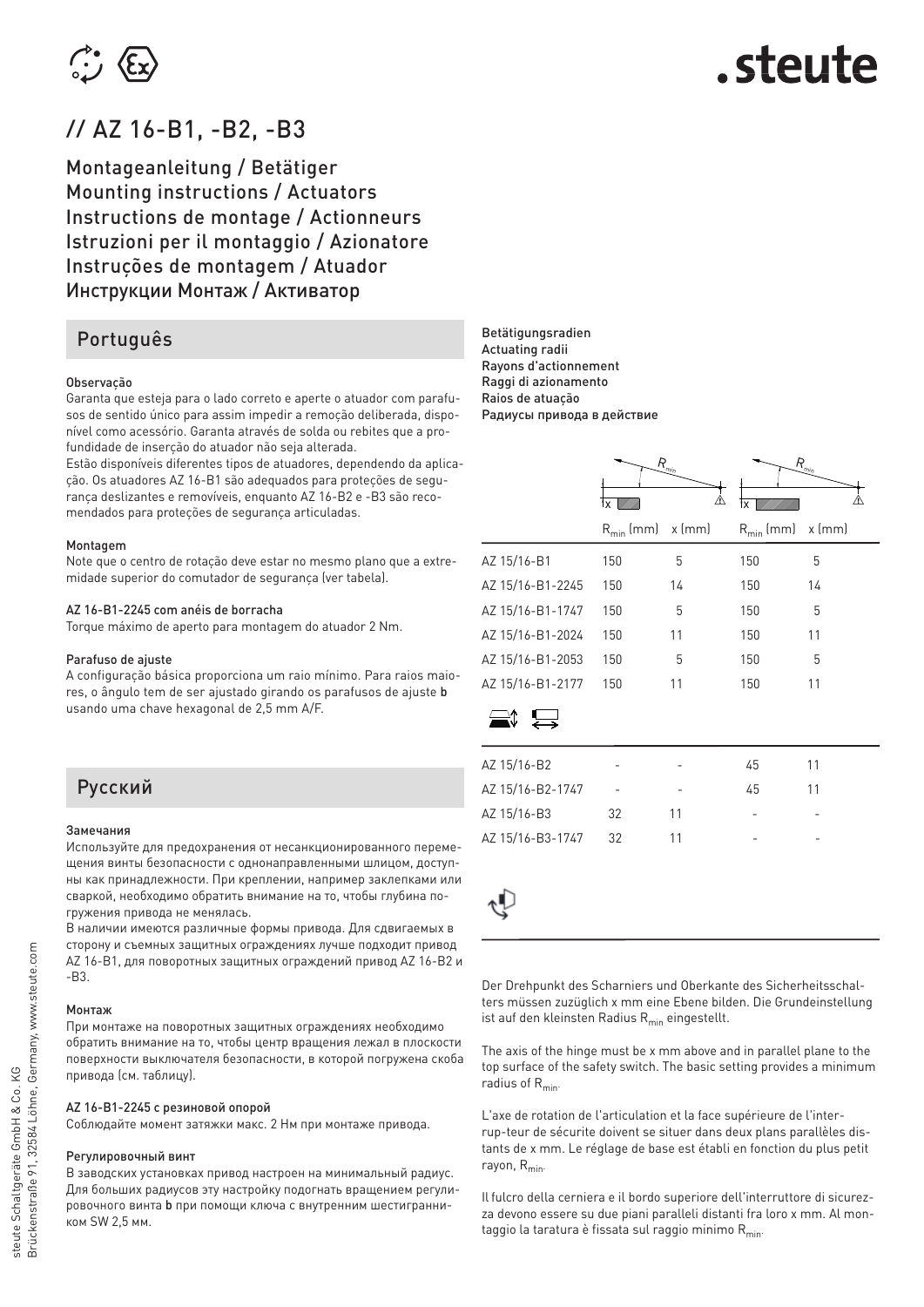

# steute.

## // AZ 16-B1, -B2, -B3

Montageanleitung / Betätiger Mounting instructions / Actuators Instructions de montage / Actionneurs Istruzioni per il montaggio / Azionatore Instruções de montagem / Atuador Инструкции Монтаж / Aктиватор

O eixo da articulação deve estar x mm acima da aresta superior da chave de segurança e no mesmo plano. A configuração padrão é o menor raio  $R_{min}$ .

Центр вращения шарнира и верхний край выключателя безопасно-сти плюс x мм должны образовывать одну поверхность. Первона-чальная настройка установлена на минимальный радиус  $R_{min}$ .

Legende Legend Légende Legenda Legenda Легенда

Betätigungsradius über die breite Seite des Betätigers Actuating radius in line with the plane of the actuator Rayon d'actionnement sur le côté large de l'actionneur Raggio di azionamento in linea con il piano dell'azionatore Raio de atuação para o plano do atuador Радиус привода по широкой стороне привода



Betätigungsradius über die schmale Seite des Betätigers Actuating radius to the plane of the actuator Rayon d'actionnement sur le côté étroit de l'actionneur Raggio di azionamento rispetto al piano dell'azionatore Raio de atuação em linha com o plano do atuador Радиус привода по узкой стороне привода



| Einstellschraube:    | h |
|----------------------|---|
| Set screw:           | h |
| Vis de réglage:      | h |
| Vite di regolazione: | h |
| Parafuso de ajuste:  | h |
| Регулировочный винт: | h |

56 40  $\varnothing$ 5,5 25.5 20,5  $\dot{M}$ 2,8 2,5  $6.5$ 27



B1-1747 mit Haftmagnet

B1-1747 with magnetic latch B1-1747 avec loqueteau magnétique

B1-1747 con magnete di blocco

B1-1747 c/ travamento megnético

B1-1747 с удерживающий магнит



Abmessungen **Dimensions** Dimensions Dimensioni Dimensões Габариты

B1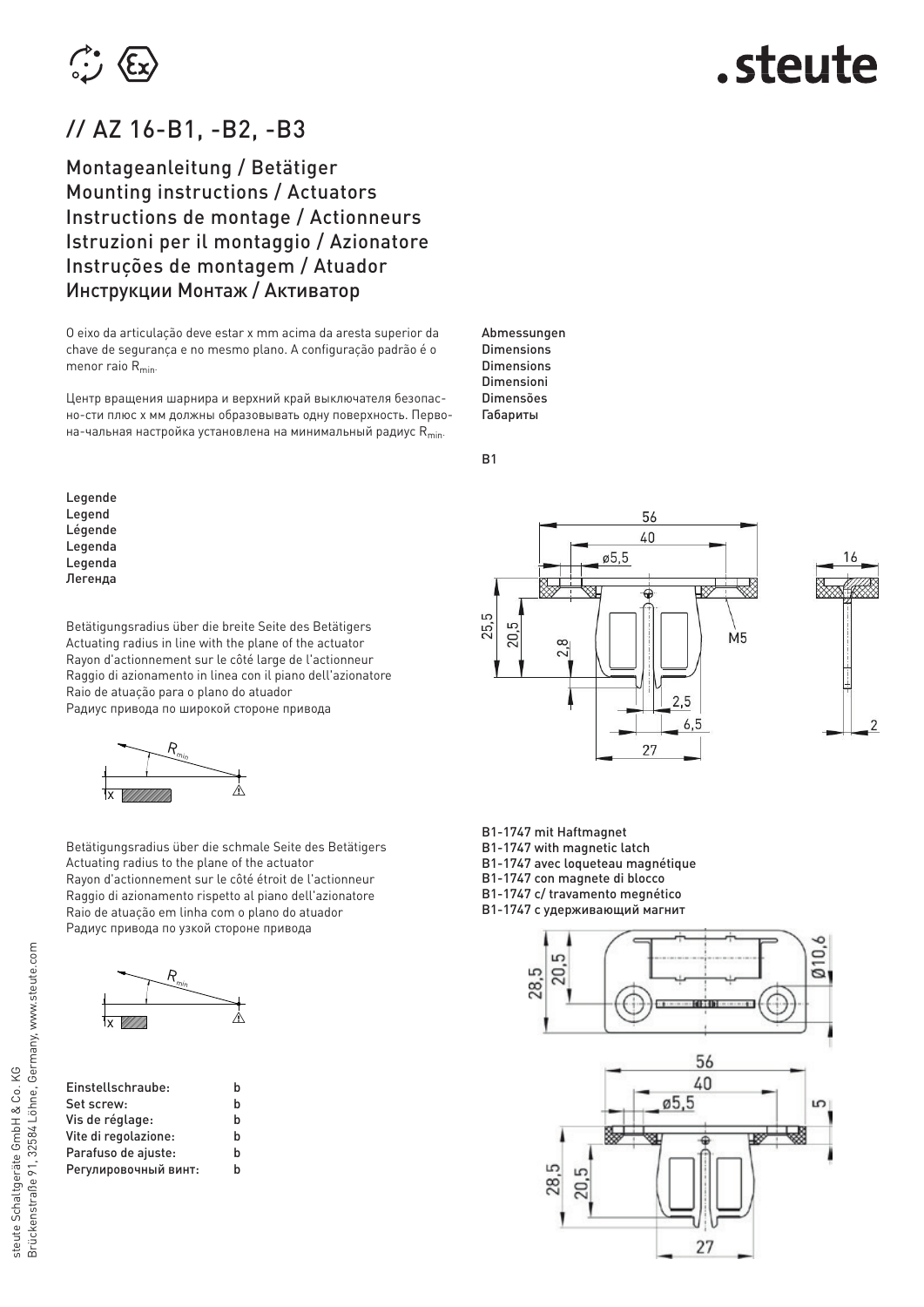

## // AZ 16-B1, -B2, -B3

Montageanleitung / Betätiger Mounting instructions / Actuators Instructions de montage / Actionneurs Istruzioni per il montaggio / Azionatore Instruções de montagem / Atuador Инструкции Монтаж / Aктиватор

Abmessungen **Dimensions** Dimensions Dimensioni Dimensões Габариты

- B1-2024 mit Schlitzabdeckung B1-2024 with slot lip-seal B1-2024 avec joint d'étanchéité B1-2024 con chiusura per fessure B1-2024 c/ vedação de slot B-2024 с крышкой разъема
	- 25



B2





- B1-2053 mit Kugelrastung
- B1-2053 with ball latch
- B1-2053 avec loqueteau à bille
- B1-2053 con blocco a sfera
- B1-2053 c/ travamento por esfera
- B1-2053 с шариковая фиксация





- B1-2177 mit Zentrierhilfe
- B1-2177 with centering guide
- B1-2177 avec guide de centrage
- B1-2177 con aiuto di centramento
- B1-2177 c/ guia centralizadora
- B1-2177 с центрирующим элементом



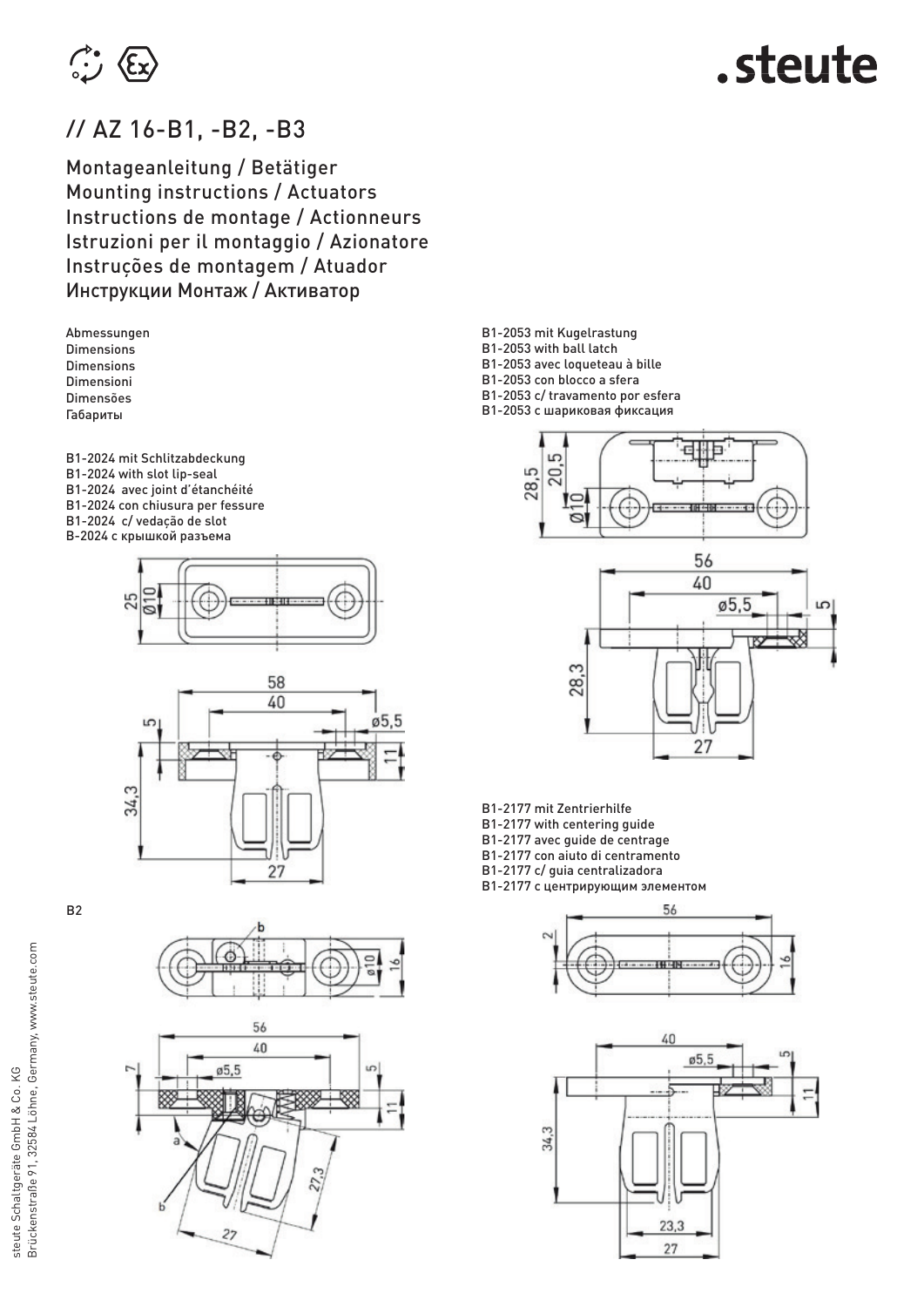

## // AZ 16-B1, -B2, -B3

Montageanleitung / Betätiger Mounting instructions / Actuators Instructions de montage / Actionneurs Istruzioni per il montaggio / Azionatore Instruções de montagem / Atuador Инструкции Монтаж / Aктиватор

Abmessungen **Dimensions** Dimensions Dimensioni Dimensões Габариты

B3



B2-1747 mit Haftmagnet B2-1747 with magnetic latch B2-1747 avec loqueteau magnétique B2-1747 con magnete di blocco B2-1747 c/ travamento magnético B2-1747 с удерживающий магнит

27



B1-2245 gummigelagert

16

- B1-2245 with rubber
- B1-2245 flexible sur caoutchouc
- B1-2245 con montatura in gomma
- B1-2245 c/ anéis de borracha
- B1-2245 на резиновых опорах



B3-1747 mit Haftmagnet

B3-1747 with magnetic latch

B3-1747 avec loqueteau magnétique

B3-1747 con magnete di blocco B3-1747 c/ travamento magnético

B3-1747с удерживающий магнит

 $0,6$ 5 5



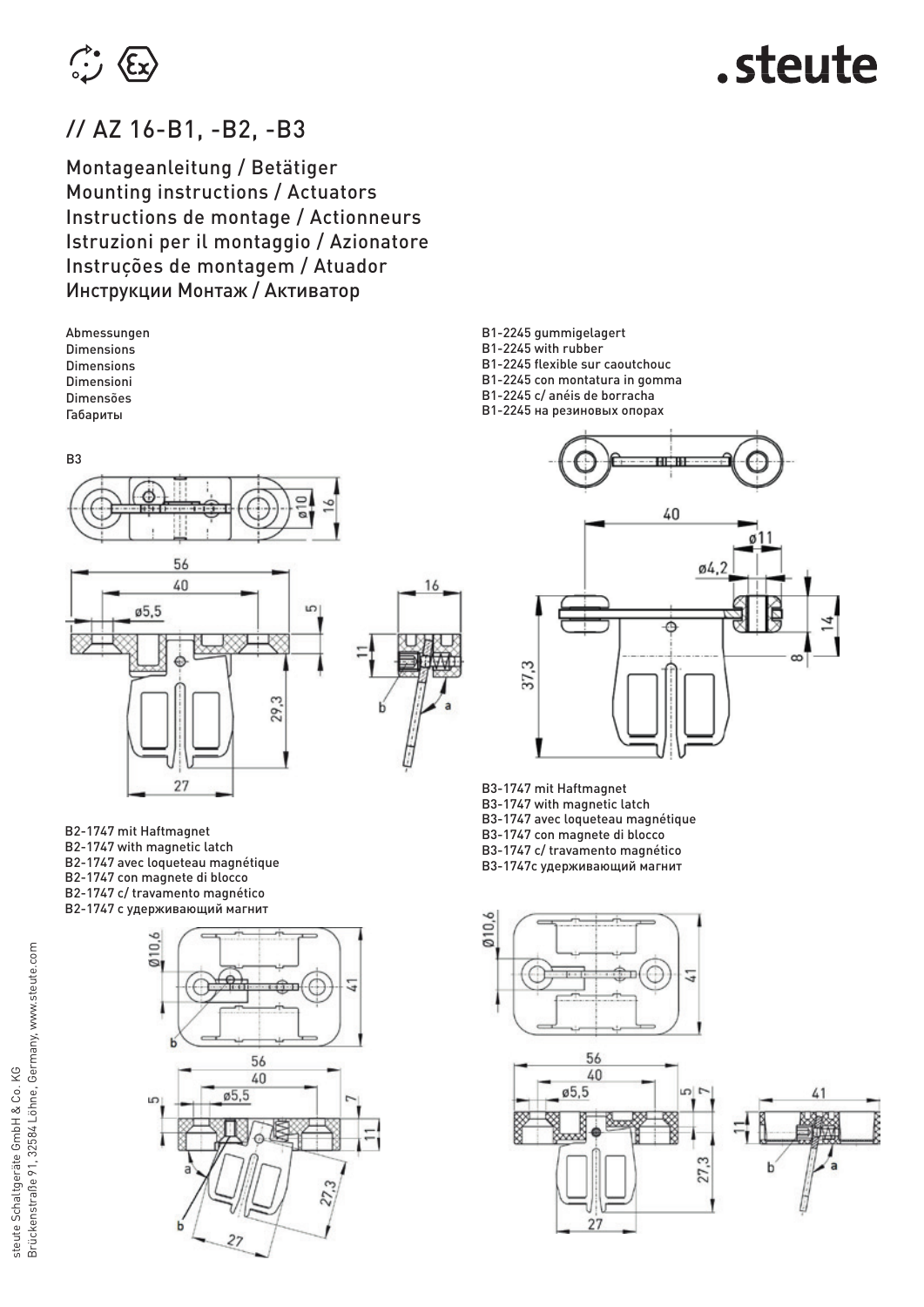

## // AZ 16-B1, -B2, -B3

Montageanleitung / Betätiger Mounting instructions / Actuators Instructions de montage / Actionneurs Istruzioni per il montaggio / Azionatore Instruções de montagem / Atuador Инструкции Монтаж / Aктиватор

Montage: Betätiger mit Schlitzabdeckung Mounting: actuator with slot lip-seal Montage: actionneur avec joint d'étanchéité Montaggio: azionatore con chiusura per fessure Montagem: atuador c/ vedação de slot Монтаж: Aктиватор с крышкой разъема



Abmessungen Dimensions Dimensions Dimensioni Dimensões Габариты







Montage: Betätiger mit Haftmagnet Mounting: actuator with with magnetic latchl Montage: actionneur avec loqueteau magnétique Montaggio: azionatore con magnete di blocco Montagem: atuador c/ ravamento magnético Монтаж: Aктиватор с удерживающий магнит



Abmessungen Dimensions Dimensions Dimensioni Dimensões Габариты





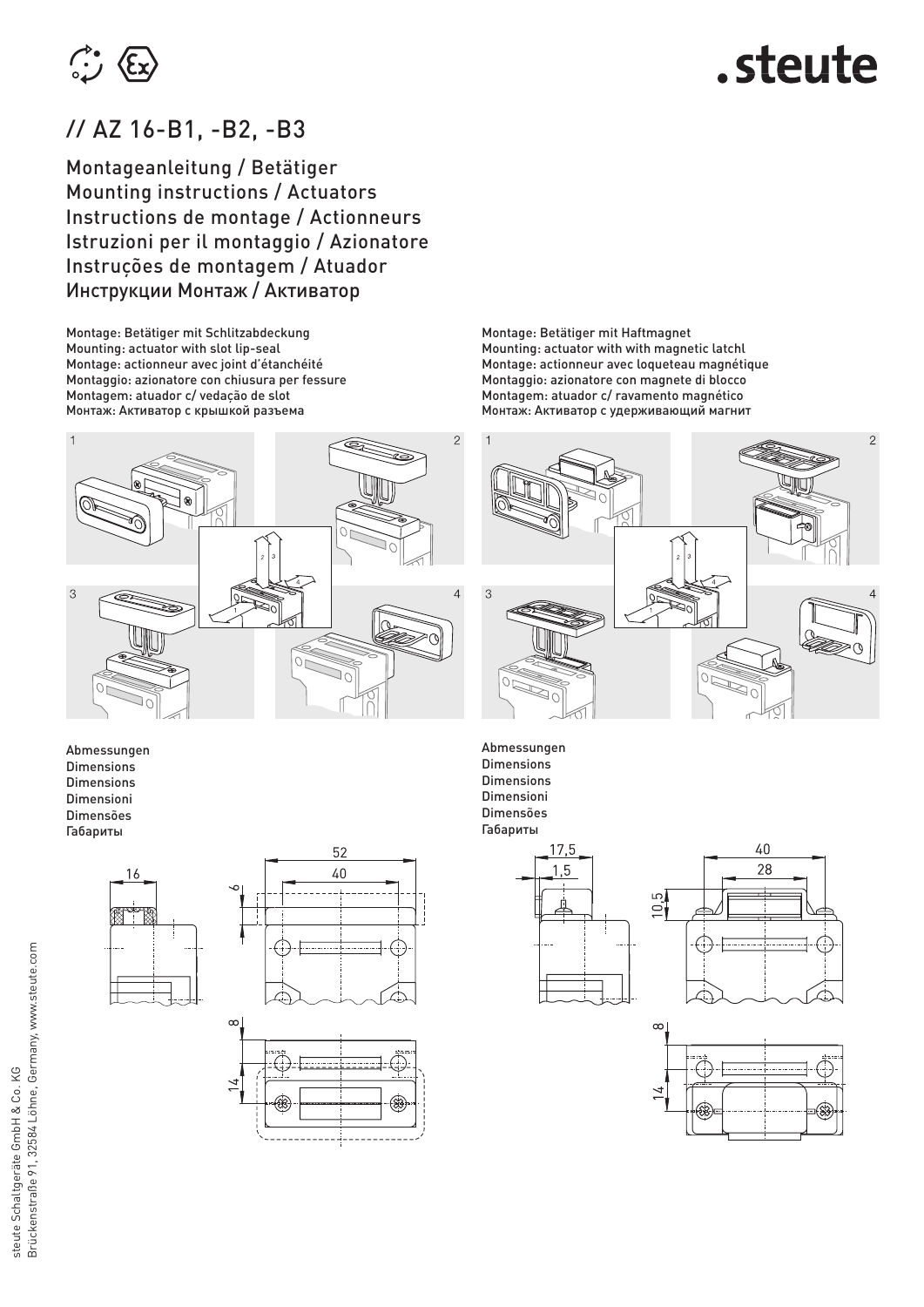

## // AZ 16-B1, -B2, -B3

Montageanleitung / Betätiger Mounting instructions / Actuators Instructions de montage / Actionneurs Istruzioni per il montaggio / Azionatore Instruções de montagem / Atuador Инструкции Монтаж / Aктиватор

Montage: Betätiger mit Kugelrastung Mounting: actuator with ball latch Montage: actionneur avec loqueteau à bille Montaggio: azionatore con blocco a sfera Montagem: atuador c/ travamento por esfera Монтаж: Aктиватор с шариковая фиксация

Montage: Betätiger mit Zentrierhilfe Mounting: actuator with centering guide Montage: actionneur avec guide de centrage Montaggio: azionatore con aiuto di centramento Montagem: atuador c/ guia centralizadora Монтаж: Aктиватор с центрирующим элементом